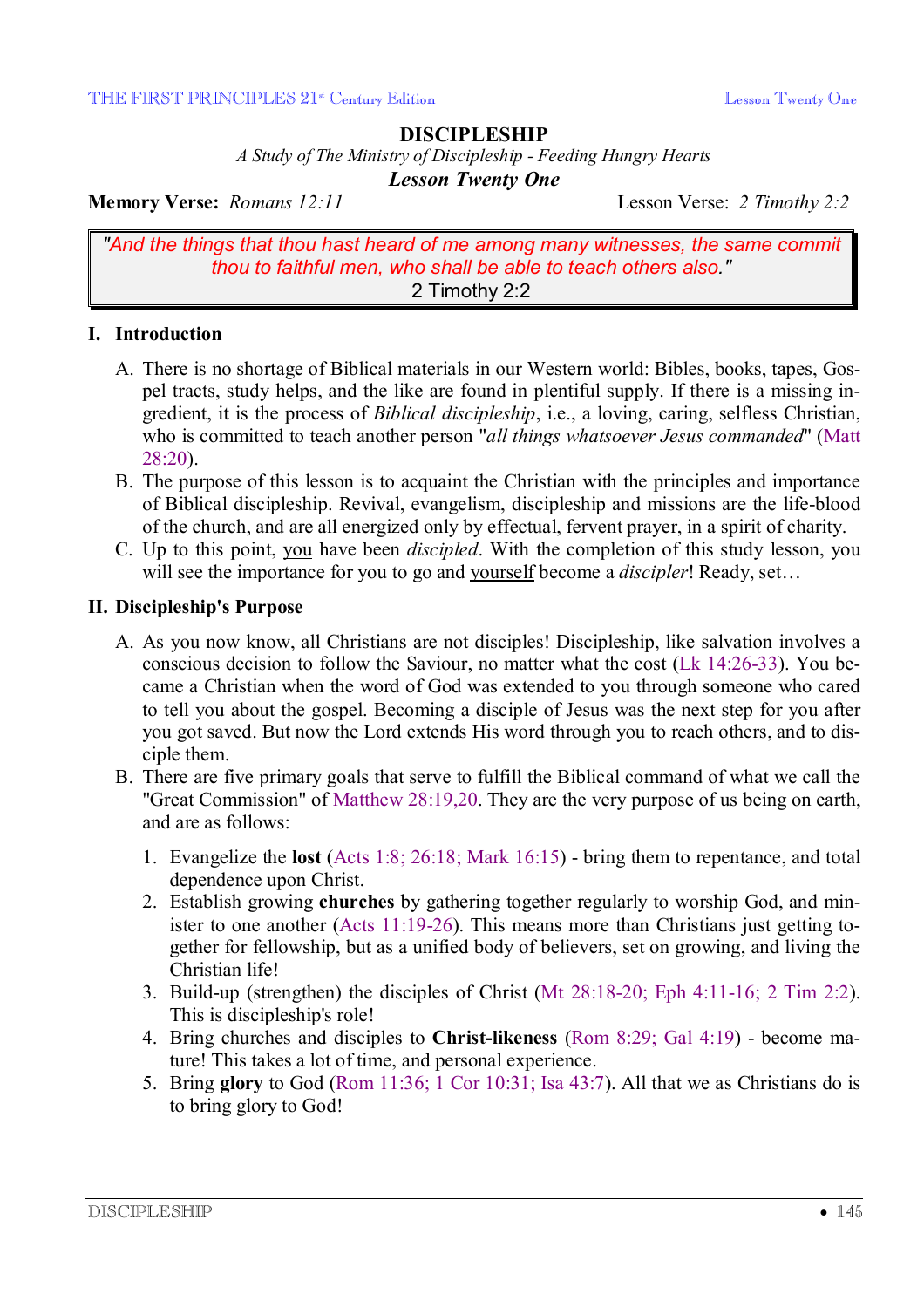# **III. Where Discipleship Fits in a Christian's Life**

- A. Although Christ certainly evangelized and established His church, He never built what we would call a "big" church during His ministry, for it was not His immediate intention to do so. His goal was to leave behind **twelve men** that could do what He had done, and reproduce it on a world-wide scale until He returned (Jn 14:12).
- B. In the establishment of New Testament churches, Paul the apostle understood and taught this principle when he said, "*And the things that thou hast heard of me among many witnesses, the same \_\_\_\_\_\_\_ thou to faithful men, who shall be able to teach others also*" (2 Tim 2:2). The command being, what you have learned and lived, now must be taught to someone else!
- C. Jesus said in Matthew 28:20, "*\_\_\_\_\_\_\_\_\_\_ them to observe all things...*" This is not only to be from the pulpit, but rather by way of a personal, people-oriented process, *one-onone*! It cannot only be done by the Pastor!
- D. Let's compare what Discipleship IS, and what it is NOT:

| Discipleship is NOT      | Discipleship IS                    |  |
|--------------------------|------------------------------------|--|
| an activity              | an attitude                        |  |
| a programme              | a philosophy $-$ a way of thinking |  |
| a series of book-lessons | a way of life                      |  |
| education only           | edification and exhortation        |  |
| instructions only        | your life, a living example        |  |
| a handbook               | a heart to heart ministry          |  |
| a rapid formula          | a long lasting relationship        |  |

- E. Discipleship is intended to establish all new Christians in the following Four *Foundations* of the Christian life:
	- 1. In the  $\_\_\_\_\_\$  of God (Matthew 4:4)
	- 2. In fellowship with other  $(Hebrews 10:25)$
	- 3. In the structure of the New Testament  $(1 \text{ Cor } 12:27)$
	- 4. In the ministry for Christ (Romans 12:11)

You may remember, the above four areas were covered in the previous pages of this Discipleship Study Guide.

# **IV.What Discipleship Accomplishes**

- A. Discipleship establishes the new Christian in the foundational truths of Biblical Christianity (the principles you have learned over the previous lessons).
- B. Discipleship provides the new Christian with a caring, comforting friend to help him through the difficulties of spiritual transformation from baby to mature. You have been helped along by your discipler, but are now becoming ready to fill the role of a caring and comforting discipler yourself.
- C. Discipleship affords the new Christian additional spiritual protection through the counsel and prayer support of a mature Christian.
- D. Discipleship provides mutual accountability between you and your new disciple, which will help keep you motivated, and will motivate your disciple to grow in Christ, and walk in faith.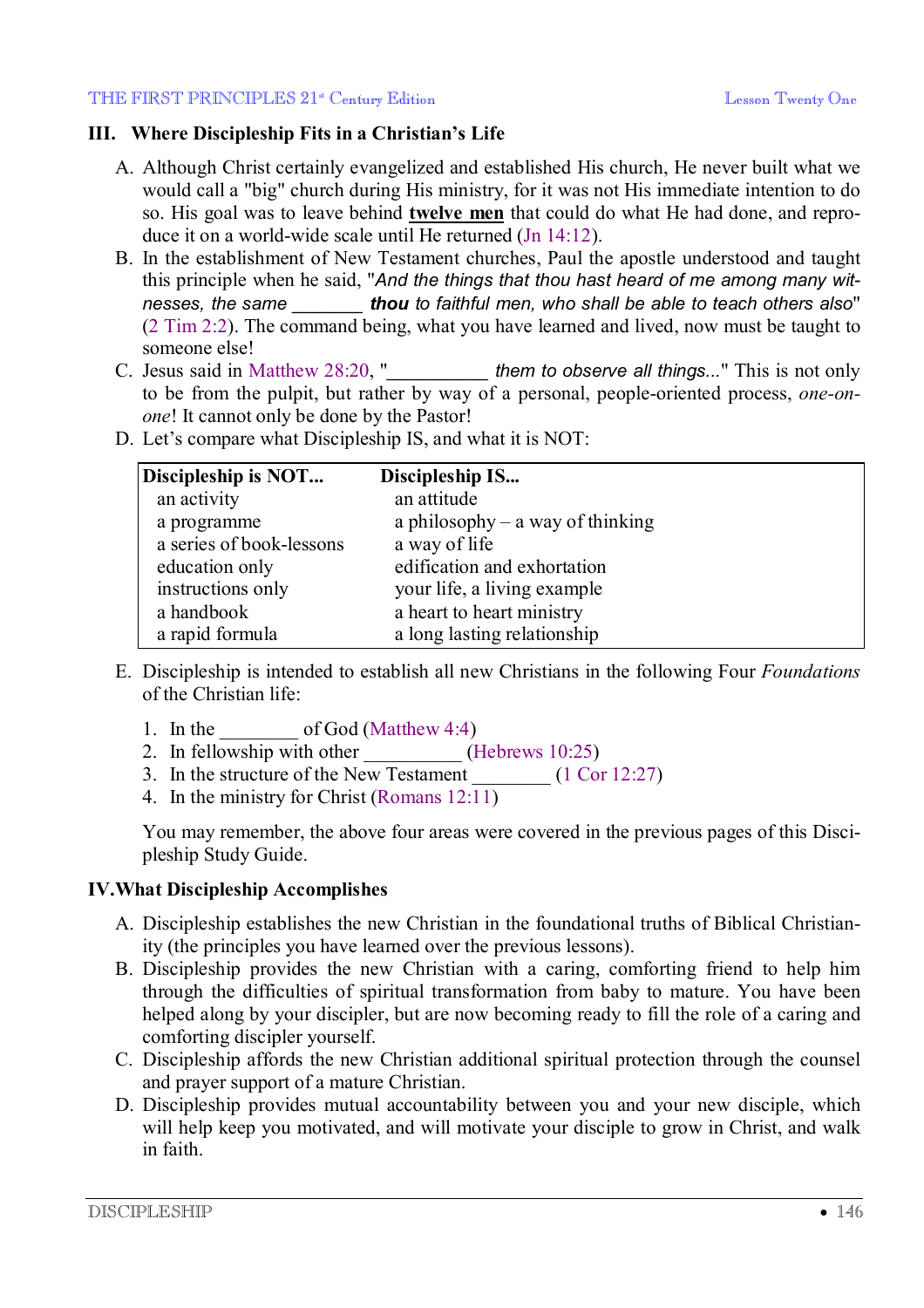#### THE FIRST PRINCIPLES 21<sup>st</sup> Century Edition Lesson Twenty One Lesson Twenty One

- E. Discipleship provides personal Christian fellowship, which you know to be so important for a new Christian to have.
- F. Discipleship provides encouragement while the world goes out of its way to attack and discourage all young disciples of the Lord.
- G. Discipleship also brings the new Christian to "perfection" or maturity in Christ, so that he or she also becomes a discipler of the Lord Jesus.

#### **V. How Discipleship Works**

- A. Christ started with 12 students. Those twelve men took Christ's words to the world and turned it "\_\_\_\_\_\_\_\_\_\_ *down*" (Acts 17:6).
- B. If every Christian, who has repented of their sins, and asked Christ to save them (Rom 10:13), would become a disciple in order to become a Discipler, then the world could be turned to Christ in just 65 years. Watch:
- Year 1You get saved and get into a Bible preaching church, and get under a Discipler, or Mentor. You start with just **2** (you and your Discipler) - that is all you need!
- Year 3You finish being discipled, and then win someone else to Christ, and get them into church, and begin to train them. Your previous discipler also goes and turns someone to Christ, and starts discipling them. Now there are **4** Christians.
- Year 5You encourage your disciple to reproduce himself, and you go and get another person saved, and in discipleship. There would then be **8** Christians. Not a lot to show for 5 years, but watch.
- Year 7There would now be **16**, strong, dedicated, Christians who would be the basis for a very strong and vibrant church, reaching out and affecting the world for Christ!
- C. This goes on with everyone, every two years winning someone else to Christ, training them in the Bible, and then encouraging them to win someone and train them, and so on, until year 65, when **8,589,934,592** will have been reached!
- D. The above number is based upon *every* Christian doing his or her part, and on every Christian living more than 65 years! Obviously, that won't happen, but truly, we can do what Christ said must be done, even with 6 billion people on this planet - but only if we would set out to do it with all our heart (Dt 5:29; Luke 1:37)!

## **VI.What Discipleship Involves**

Luke 9:23 can be correctly called **the Disciple's Motto**, and expresses what Discipleship involves for both the discipler and the disciple.

- A. "*If \_\_\_\_\_\_\_\_\_\_ man...*" Your Desire especially if you are a Christian!
- B. "*will come after me...*" Your Decision It is up to you if you will or not
- C. "*let him \_\_\_\_\_\_\_\_\_\_\_ himself...*" Your Denial *Make the necessary time*
- D. "*take up his cross daily...*" Your Dedication to the cross instead of a crown.
- E. "and *me...*" Your Determination to keep your eyes on Jesus, no matter how hard the path becomes.